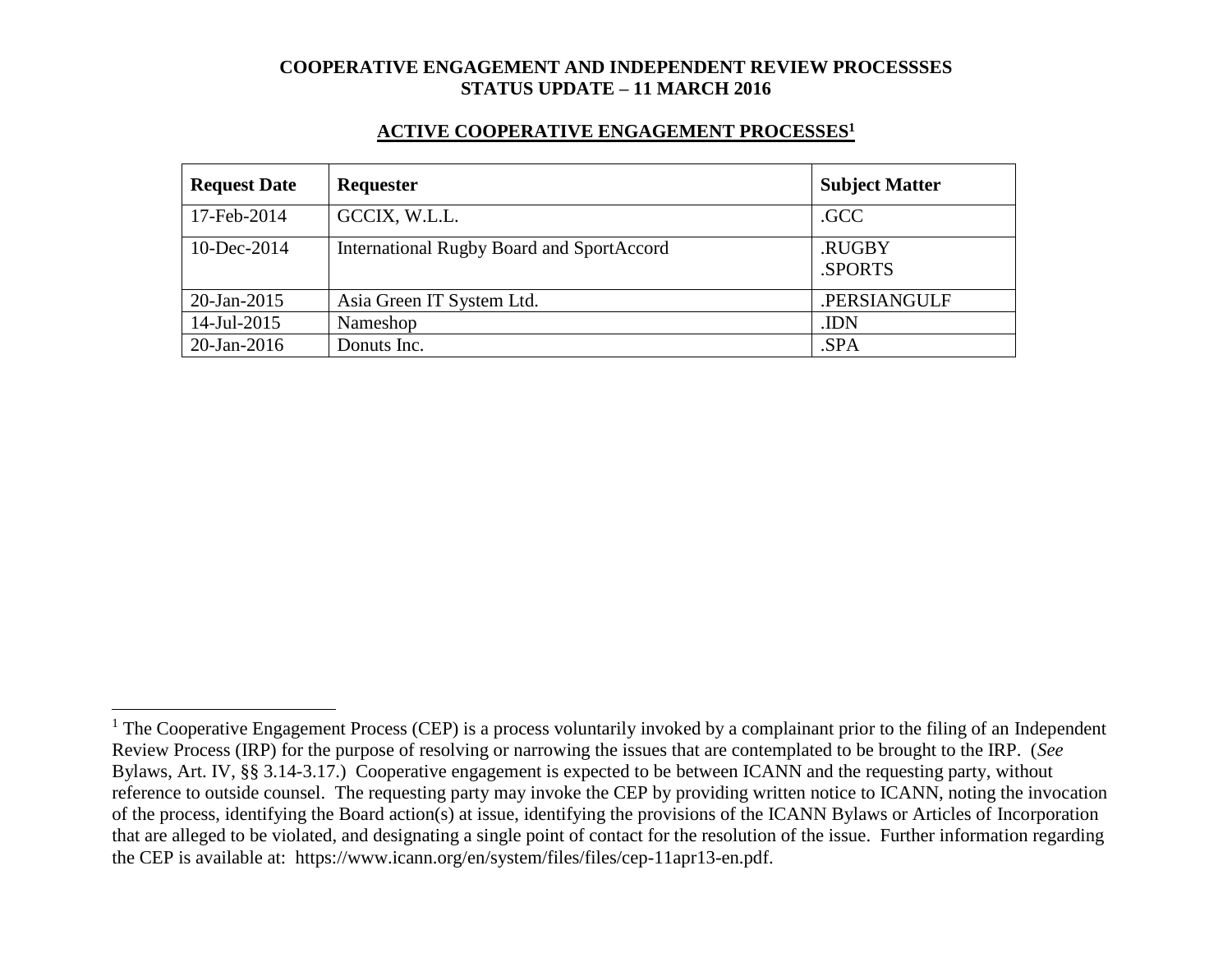### **RECENTLY CLOSED COOPERATIVE ENGAGEMENT PROCESS**

| <b>Request Date</b> | <b>Requester</b>   | <b>Subject Matter</b> | <b>IRP Filing Deadline</b> <sup>2</sup> |
|---------------------|--------------------|-----------------------|-----------------------------------------|
| 18-Jul-2014         | Donuts Inc.        | <b>HOSPITAL</b>       | $N/A$ (Withdrawn)                       |
| 17-Jul-2014         | Amazon EU S.a.r.l. | AMAZON.               |                                         |

 $2$  The Independent Review Process (IRP) is a process by which any person materially affected by a decision or action by the Board that he or she asserts is inconsistent with the Articles of Incorporation or Bylaws may submit a request for independent review of that decision or action. (See Bylaws, Art. IV, § 3.) In order to be materially affected, the person must suffer injury or harm that is directly and causally connected to the Board's alleged violation of the Bylaws or the Articles of Incorporation, and not as a result of third parties acting in line with the Board's action. Further information regarding the IRP is available at: [https://www.icann.org/resources/pages/mechanisms-2014-03-20-en.](https://www.icann.org/resources/pages/mechanisms-2014-03-20-en)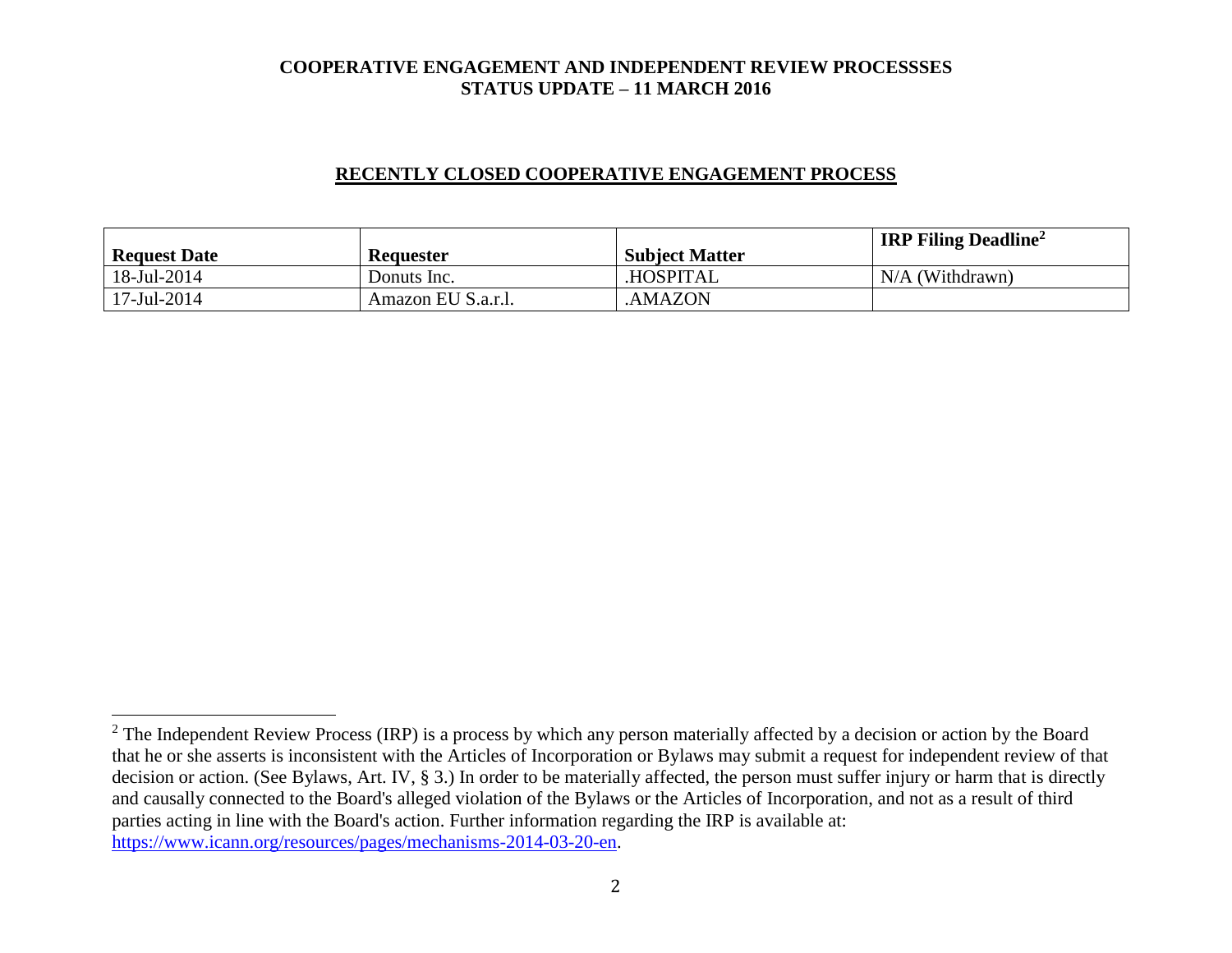### **ACTIVE INDEPENDENT REVIEW PROCESSES<sup>3</sup>**

| <b>Date</b><br><b>ICANN</b><br><b>Received</b><br><b>Notice of</b><br><b>IRP</b> | Date IRP<br><b>Commenced</b><br>by ICDR | <b>Requester</b>                                                                                         | <b>Subject Matter</b> | <b>Status</b>                                                                                                                                                                                                                                                                 |
|----------------------------------------------------------------------------------|-----------------------------------------|----------------------------------------------------------------------------------------------------------|-----------------------|-------------------------------------------------------------------------------------------------------------------------------------------------------------------------------------------------------------------------------------------------------------------------------|
| 21-Sept-2014                                                                     | 22-Sept-2014                            | Dot Registry, LLC<br>https://www.icann.org/resources/pa<br>ges/dot-registry-v-icann-2014-09-<br>$25$ -en | .INC<br>.LLC<br>.LLP  | Panel Selection: Full Panel confirmed on 5<br>February 2015.<br>Materials: Written submissions, Declaration(s), and<br>Scheduling Orders are posted here.<br>Hearing $(s)$ : The hearing previously scheduled for<br>27 February 2016 has been continued to 29 March<br>2016. |
| 8-Oct-2014                                                                       | 13-Oct-2014                             | Donuts Inc.<br>https://www.icann.org/resources/pa<br>ges/donuts-v-icann-2014-10-13-en                    | .RUGBY<br>.SPORTS     | Panel Selection: Full Panel confirmed on 7 April<br>2015.<br>Materials: Written submissions, Declaration(s), and<br>Scheduling Orders are posted here.<br>Hearing(s): Hearing took place on 8 October 2015;<br>awaiting Final Declaration.                                    |

 $3$  The Independent Review Process (IRP) is a process by which any person materially affected by a decision or action by the Board that he or she asserts is inconsistent with the Articles of Incorporation or Bylaws may submit a request for independent review of that decision or action. (*See* Bylaws, Art. IV, § 3.) In order to be materially affected, the person must suffer injury or harm that is directly and causally connected to the Board's alleged violation of the Bylaws or the Articles of Incorporation, and not as a result of third parties acting in line with the Board's action. Further information regarding the IRP is available at: https://www.icann.org/resources/pages/mechanisms-2014-03-20-en.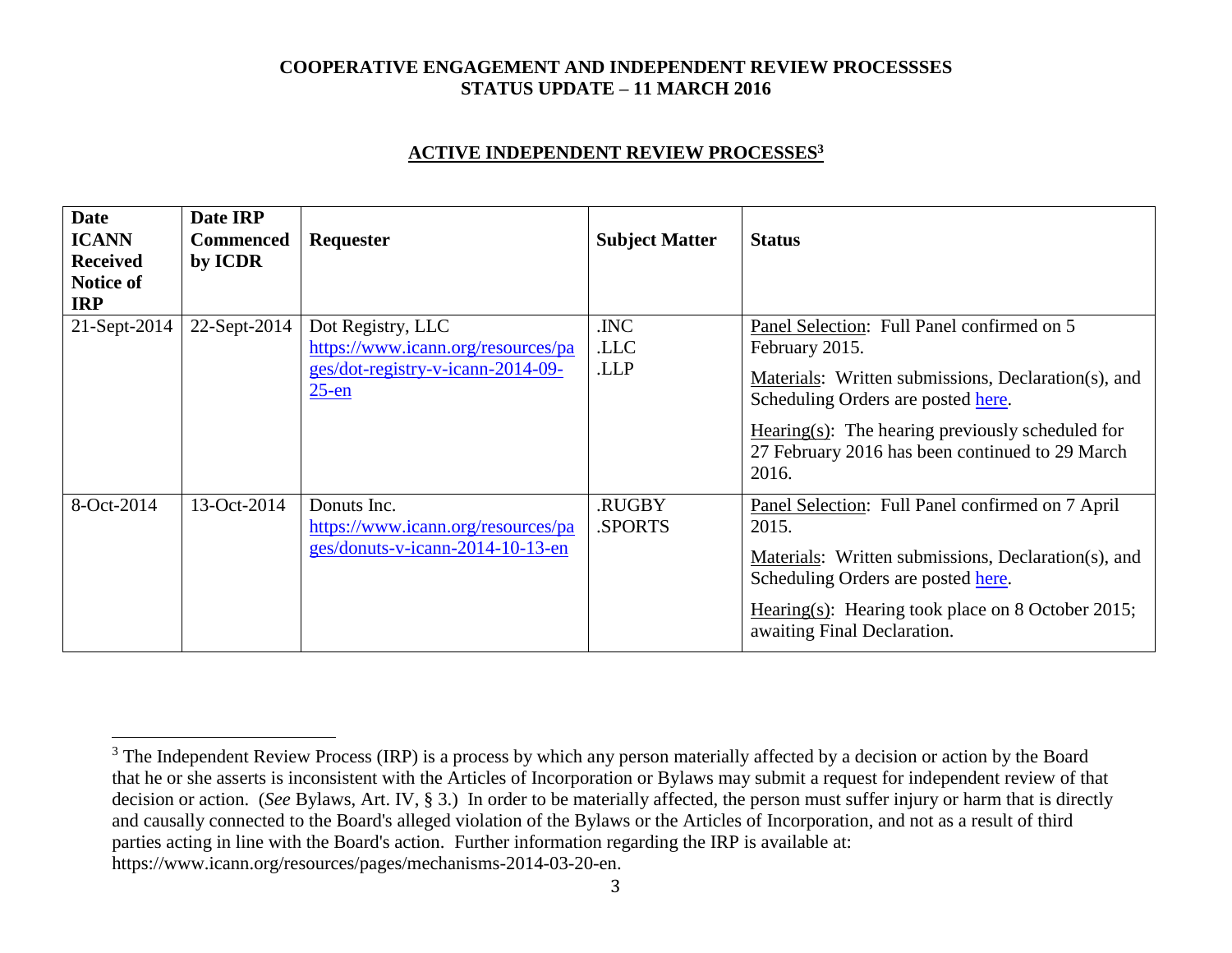| <b>Date</b><br><b>ICANN</b><br><b>Received</b><br><b>Notice of</b><br><b>IRP</b> | Date IRP<br><b>Commenced</b><br>by ICDR | Requester                                                                                                | <b>Subject Matter</b> | <b>Status</b>                                                                                                                                                                                                                                                                                                                                                         |
|----------------------------------------------------------------------------------|-----------------------------------------|----------------------------------------------------------------------------------------------------------|-----------------------|-----------------------------------------------------------------------------------------------------------------------------------------------------------------------------------------------------------------------------------------------------------------------------------------------------------------------------------------------------------------------|
| 5-Dec-2014                                                                       | 8-Dec-2014                              | <b>Gulf Cooperation Council</b><br>https://www.icann.org/resources/pa<br>$ges/gcc-v-icann-2014-12-06-en$ | .PERSIANGULF          | Panel Selection: Full panel confirmed on 2<br>December 2015.<br>Materials: Written submissions, Declaration(s), and<br>Scheduling Orders are posted here.<br>Hearing(s): Preliminary Hearing took place on $6$<br>January 2016. A final hearing has been tentatively<br>scheduled for 17 May 2016.                                                                    |
| 19-Mar-2015                                                                      | 24-Mar-2015                             | Dot Sport Limited<br>https://www.icann.org/resources/pa<br>ges/dot-sport-v-icann-2015-03-27-<br>en       | .SPORT                | Panel Selection: Full Panel confirmed on 3<br>September 2015.<br>Materials: Written submissions, Declaration(s),<br>and Scheduling Orders are posted here.<br>Hearing(s): Administrative hearing took place on $28$<br>September 2015. Final hearing previously scheduled<br>for 17 February 2016 has been vacated; awaiting for<br>new hearing date to be scheduled. |
| 24-Mar-2015                                                                      | 7-Apr-2015                              | Corn Lake, LLC<br>https://www.icann.org/resources/pa<br>ges/corn-lake-v-icann-2015-04-07-<br>en          | .CHARITY              | Panel Selection: Full Panel confirmed on 17<br>September 2015.<br>Materials: Written submissions, Declaration(s),<br>and Scheduling Orders are posted here.<br>$Hearing(s): Final hearing took place on 8 February$<br>2016; Awaiting Final Declaration.                                                                                                              |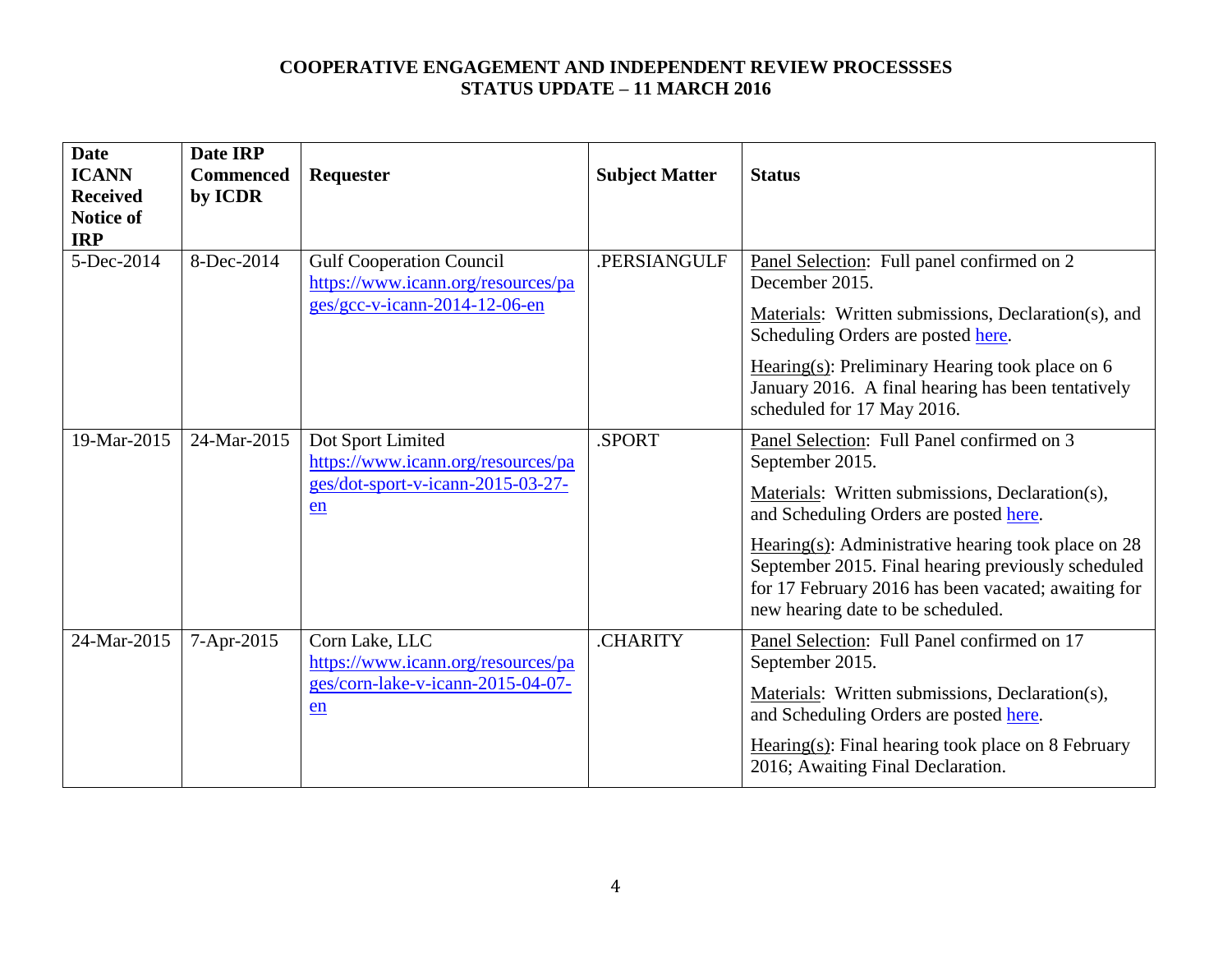| <b>Date</b><br><b>ICANN</b><br><b>Received</b><br><b>Notice of</b><br><b>IRP</b> | Date IRP<br><b>Commenced</b><br>by ICDR | Requester                                                                                                                                        | <b>Subject Matter</b>  | <b>Status</b>                                                                                                                                                                                                                                                                                             |
|----------------------------------------------------------------------------------|-----------------------------------------|--------------------------------------------------------------------------------------------------------------------------------------------------|------------------------|-----------------------------------------------------------------------------------------------------------------------------------------------------------------------------------------------------------------------------------------------------------------------------------------------------------|
| 30-Sep-2015                                                                      | 5-Oct-2015                              | Afilias Limited, BRS Media, Inc.,<br>Tin Dale, LLC<br>https://www.icann.org/resources/pa<br>ges/afilias-brs-tin-llc-v-icann-2015-<br>$10-12$ -en | <b>RADIO</b>           | Panel Selection: Two panelists have been selected;<br>awaiting for third panelist to be selected.<br>Materials: Written submissions, Declaration(s),<br>and Scheduling Orders are posted here.<br>$Hearing(s):$ No hearings are currently scheduled.                                                      |
| 22-Oct-2015                                                                      |                                         | dotgay LLC                                                                                                                                       | .GAY                   | Panel Selection: IRP has not commenced; notice of<br>IRP commencement has not been issued by ICDR.<br>Materials: IRP has not commenced; notice of IRP<br>commencement has not been issued by ICDR.<br>Hearing(s): IRP has not commenced; notice of IRP<br>commencement has not been issued by ICDR.       |
| 15-Dec-2015                                                                      | 16-Dec-2015                             | Asia Green IT Systems Bilgisayar<br>San. ve Tic. Ltd. Sti.<br>https://www.icann.org/resources/pa<br>ges/irp-agit-v-icann-2015-12-23-en           | .ISLAM<br><b>HALAL</b> | Panel Selection: Two panelists have been selected;<br>awaiting for third panelist to be selected.<br>Materials: Written submissions, Declaration(s),<br>and Scheduling Orders are posted here.<br>Hearing(s): Preliminary Hearing took place on $6$<br>January 2016; No hearings are currently scheduled. |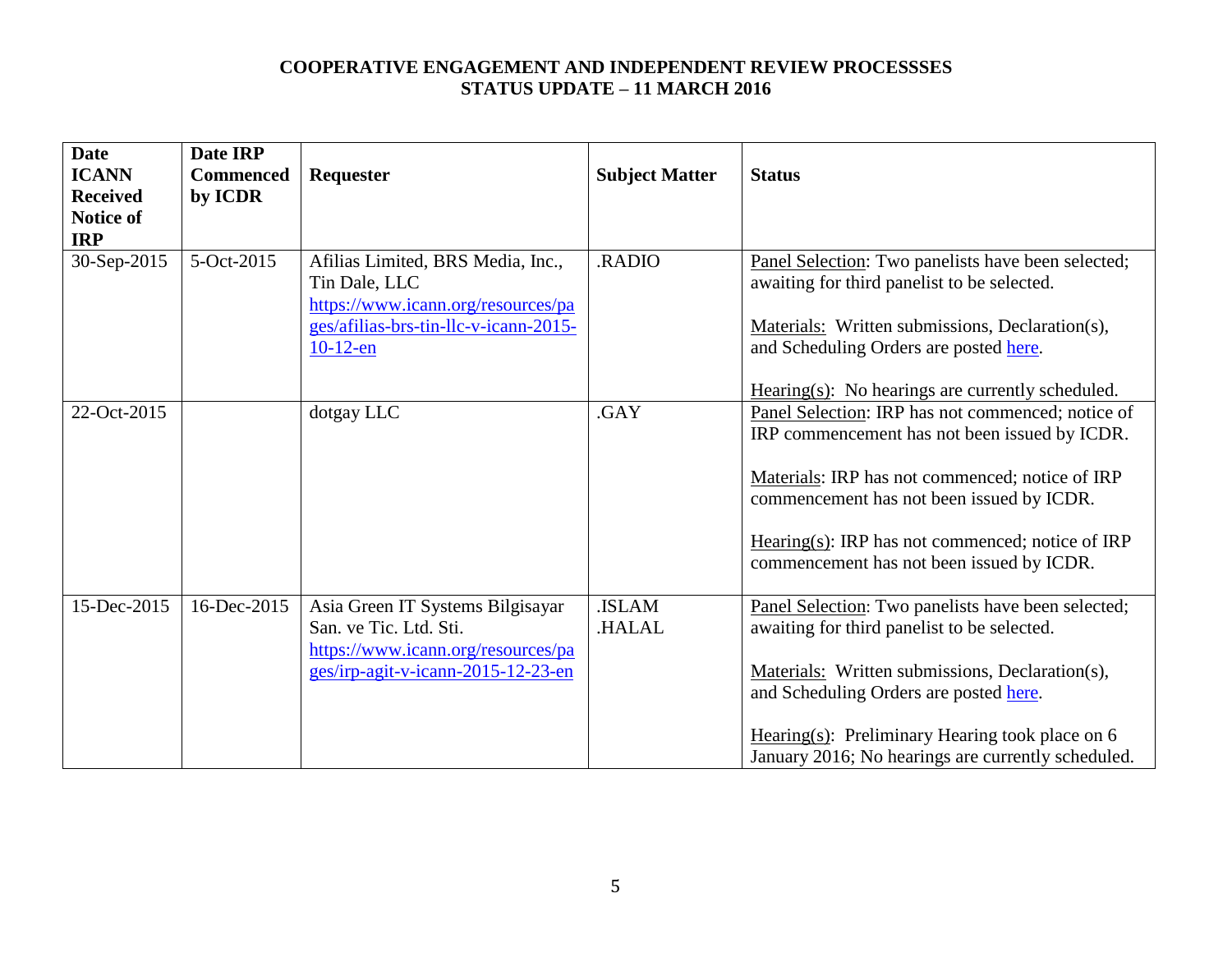| <b>Date</b><br><b>ICANN</b><br><b>Received</b><br>Notice of<br><b>IRP</b> | Date IRP<br><b>Commenced</b><br>by ICDR | Requester                                                                                                             | <b>Subject Matter</b> | <b>Status</b>                                                                                                                                                                                                                                                                                                  |
|---------------------------------------------------------------------------|-----------------------------------------|-----------------------------------------------------------------------------------------------------------------------|-----------------------|----------------------------------------------------------------------------------------------------------------------------------------------------------------------------------------------------------------------------------------------------------------------------------------------------------------|
| 10-Feb-2016                                                               | 10-Feb-2016                             | Commercial Connect, LLC<br>https://www.icann.org/resources/pa<br>ges/irp-commercial-connect-v-<br>icann-2016-02-16-en | .SHOP                 | Panel Selection: IRP commenced on 10 February<br>2016; no Panelists have been selected.<br>Materials: Written submissions, Declaration(s),<br>and Scheduling Orders are posted here.<br>Hearing(s): An administrative hearing took place<br>on 29 February 2016. No other hearings are<br>currently scheduled. |
| 1-Mar-2016                                                                | 2-Mar-2016                              | Amazon EU S.à.r.l.                                                                                                    | .AMAZON               | Panel Selection: IRP has not commenced; notice of<br>IRP commencement has not been issued by ICDR.<br>Materials: IRP has not commenced; notice of IRP<br>commencement has not been issued by ICDR.<br>$Hearing(s)$ : An administrative hearing is scheduled<br>for 14 March 2016.                              |